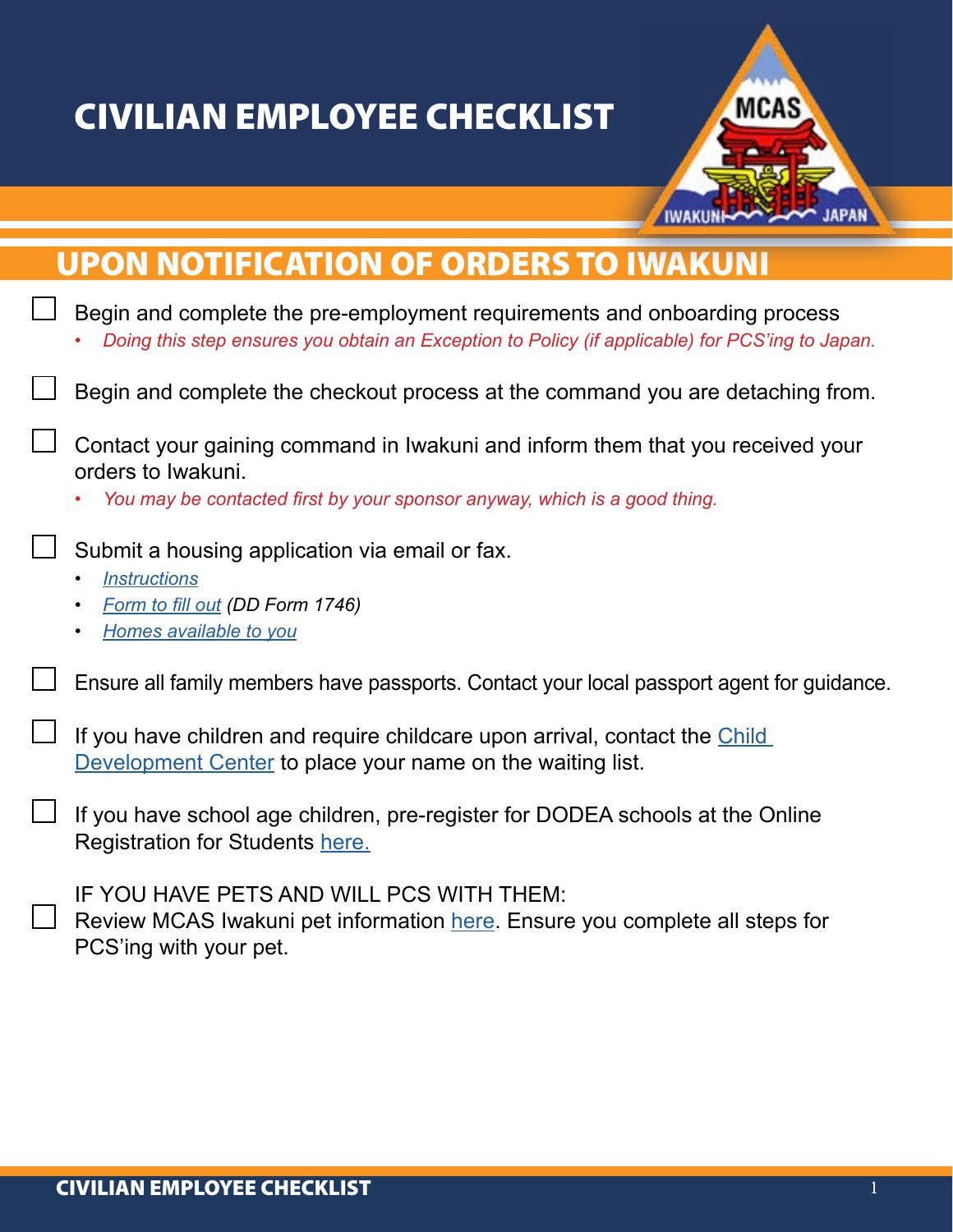## UPON APPROVAL OF EXCEPTION TO POLICY

| Contact your assigned sponsor and provide the following information:<br>A copy of your PCS orders                                                                                                                                                                                                                                                                                                        |
|----------------------------------------------------------------------------------------------------------------------------------------------------------------------------------------------------------------------------------------------------------------------------------------------------------------------------------------------------------------------------------------------------------|
| A copy of your approved Exception to Policy                                                                                                                                                                                                                                                                                                                                                              |
| Your travel itinerary                                                                                                                                                                                                                                                                                                                                                                                    |
| <b>A Special Power of Attorney (optional)</b>                                                                                                                                                                                                                                                                                                                                                            |
| Make travel arrangements at the Passenger Travel Office.                                                                                                                                                                                                                                                                                                                                                 |
| Coordinate with CHRO to reserve your flights via Patriot Express.                                                                                                                                                                                                                                                                                                                                        |
| Ensure your sponsor makes a reservation at temporary lodging.<br>Provide credit card information over the phone in advance to speed up the check-in process.<br>Do not make a reservation until Patriot Express flight itinerary is confirmed.<br>$\bullet$<br>Temporary lodging reserves the right to move your reservation between Inns of the Corps and<br>$\bullet$<br>the Kintai Inn, as necessary. |
| Arrange a household goods shipment at your installation's Distribution Management<br>Office (DMO).                                                                                                                                                                                                                                                                                                       |
| Your express shipment should include items you will want to have immediately upon arrival and<br>housing assignment.                                                                                                                                                                                                                                                                                     |
| Ensure your sponsor signs you up for a PO Box.                                                                                                                                                                                                                                                                                                                                                           |
| Review amenities available at the housing locations for situational awareness.                                                                                                                                                                                                                                                                                                                           |
| Maintain constant contact with your sponsor.<br>Establish best form of electronic payment so that you can reimburse your sponsor for any costs<br>$\bullet$                                                                                                                                                                                                                                              |
| incurred on your behalf (Zelle, Venmo, NavyFed, Cash App, etc).                                                                                                                                                                                                                                                                                                                                          |
| Give your sponsor a reasonable list of MUST HAVE food/household items/pet supplies, if<br>$\bullet$<br>applicable, to start preparing for your arrival. (It is suggested you create a meal plan for easier<br>grocery shopping and identify dietary restrictions/allergies).                                                                                                                             |
| IF YOU HAVE PETS AND WILL PCS WITH THEM:                                                                                                                                                                                                                                                                                                                                                                 |
| Provide a Special Power of Attorney (SPOA), specifically for pets, to your sponsor so<br>that they can coordinate any Barking Lot requests that may need to be set up.                                                                                                                                                                                                                                   |
| Arrange for pet placement on Patriot Express or your commercial flight.                                                                                                                                                                                                                                                                                                                                  |